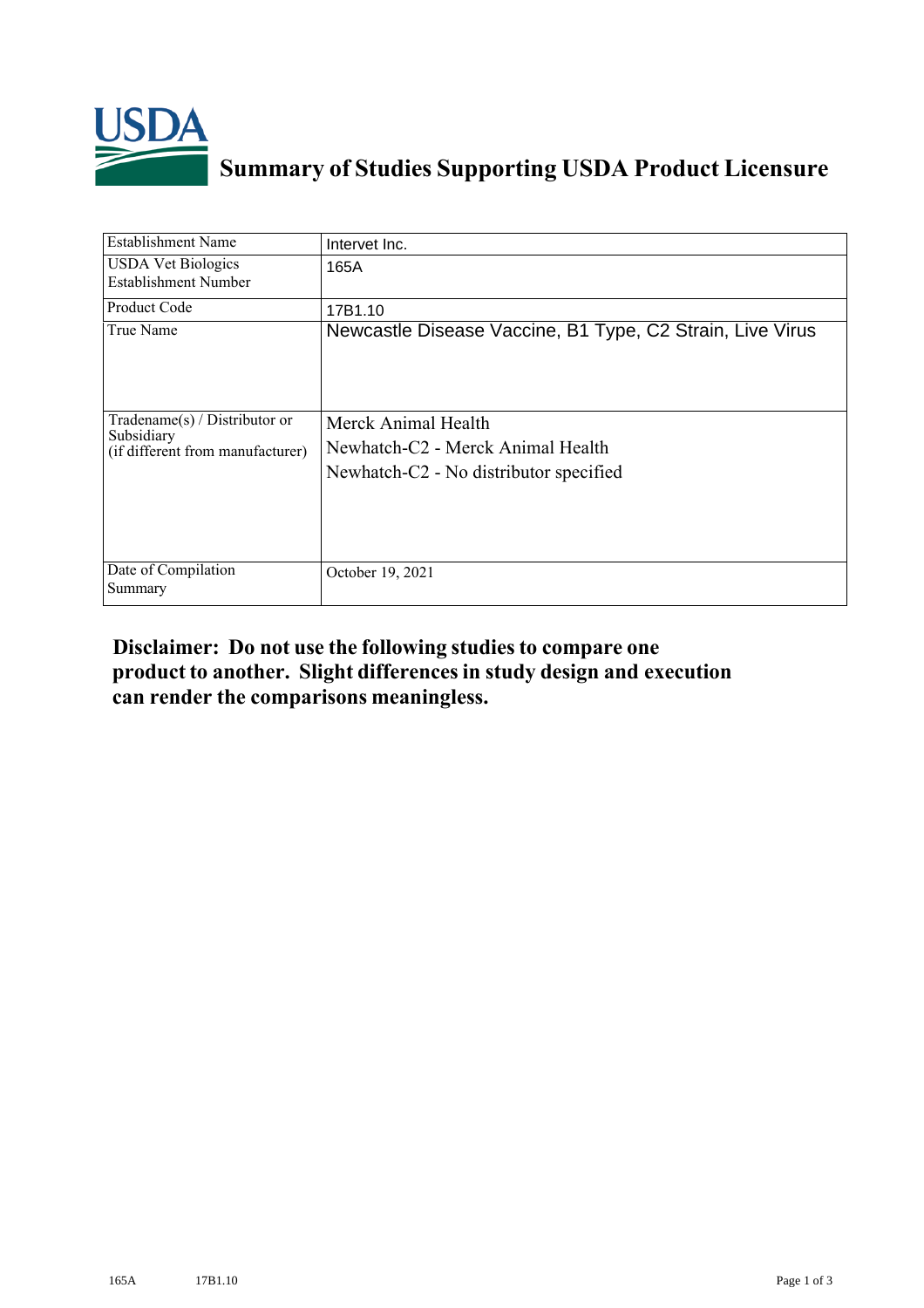| <b>Study Type</b>              | Efficacy                                                                                                                                                                                                                                                                                                                       |
|--------------------------------|--------------------------------------------------------------------------------------------------------------------------------------------------------------------------------------------------------------------------------------------------------------------------------------------------------------------------------|
| <b>Pertaining to</b>           | Newcastle Disease Virus (NDV)                                                                                                                                                                                                                                                                                                  |
| <b>Study Purpose</b>           | To demonstrate effectiveness against NDV.                                                                                                                                                                                                                                                                                      |
| <b>Product Administration</b>  | Coarse Spray                                                                                                                                                                                                                                                                                                                   |
| <b>Study Animals</b>           | Chickens                                                                                                                                                                                                                                                                                                                       |
| <b>Challenge Description</b>   |                                                                                                                                                                                                                                                                                                                                |
| <b>Interval observed after</b> |                                                                                                                                                                                                                                                                                                                                |
| challenge                      |                                                                                                                                                                                                                                                                                                                                |
| <b>Results</b>                 | Study data were evaluated by USDA-APHIS prior to product<br>licensure and met regulatory standards for acceptance at the<br>time of submission. No data are published because this study<br>was submitted to USDA-APHIS prior to January 1, 2007, and<br>APHIS only requires publication of data submitted after that<br>date. |
| <b>USDA Approval Date</b>      | September 7, 1994                                                                                                                                                                                                                                                                                                              |